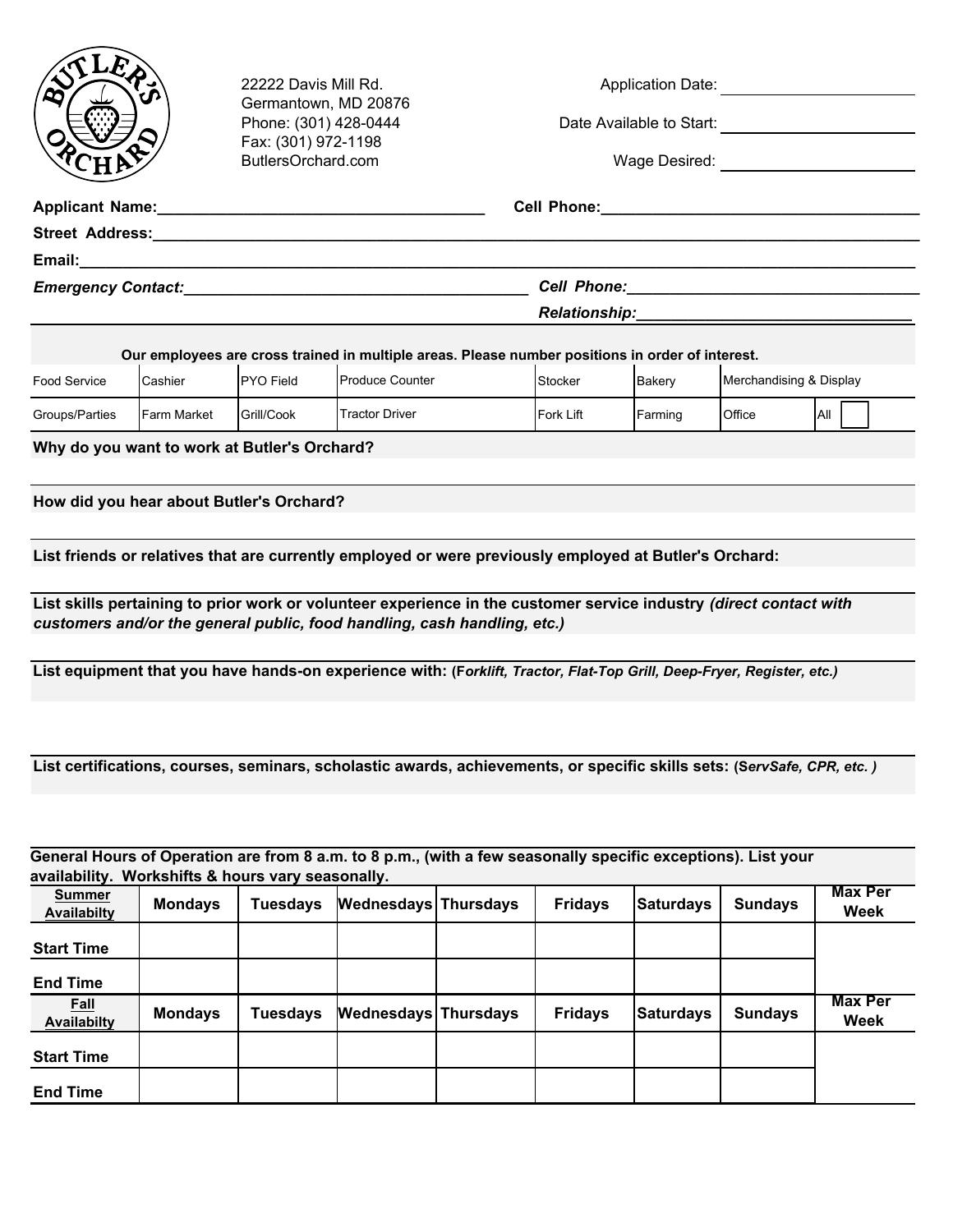**Every Butler's employee starts out as a seasonal, part-time, employee. Our typical year runs late March-December 24th with our busiest season in September/October. Seasons and work hours vary based on specific farm needs. Complete the section below as accurately as possible. Scheduled hours for employees may be from 8 a.m.-8p.m.** 

| S | Hours vary based on position and need. How many hours per week are you seeking?                                    |
|---|--------------------------------------------------------------------------------------------------------------------|
| U | $ $ Are you available to work weekends in June, July, and August? $\ Y(\ )$ or N $\bigcap$                         |
| M | Are you available to work weekdays in June, July, and August? $\;$ Y $\;$ (<br>or $N$                              |
| M | Are you available to work mornings in June, July, and August? Y $\curvearrowleft$                                  |
| Е | Are you interested in working only throughout the summer months (June-August)? Y                                   |
| R | If you are attending college in the fall what date are you available through?                                      |
| F | Are you available to work weekends throughout September and October ? Y                                            |
| A | Are you available to work week day mornings throughout September and October ? $Y($<br>or N (                      |
|   | Are you available to work week day afternoons throughout September and October ? Y                                 |
|   | Are you available to come home from college to help on weekends in September and October? Y<br>or Nr               |
|   | المراجحة بالمرج والمسموطات وبالزالط والمستحرج وسيمي والمستحين والمتواطئ ومسترا والمستحدث والراجح والمستحدث والمجار |

**List any regularly occuring weekly obligations that may impact your availability throughout each season: Spring**  $\blacksquare$ 

| opring |                                                                        |
|--------|------------------------------------------------------------------------|
| ummer  |                                                                        |
| Fall   |                                                                        |
|        | If you are areduating High Cahool this year, what are your Fall Blanc? |

**If you are graduating High School this year, what are your Fall Plans?**

|                         |    |                                   | <b>Education</b>                                                    |                              |                           |  |
|-------------------------|----|-----------------------------------|---------------------------------------------------------------------|------------------------------|---------------------------|--|
| <b>Type of School</b>   |    | City, State<br><b>School Name</b> |                                                                     | Did you<br>graduate?         | Degree or<br><b>Major</b> |  |
| <b>High School:</b>     |    |                                   |                                                                     |                              |                           |  |
| <b>College:</b>         |    |                                   |                                                                     |                              |                           |  |
| <b>Graduate School:</b> |    |                                   |                                                                     |                              |                           |  |
| Other:                  |    |                                   |                                                                     |                              |                           |  |
|                         |    |                                   | <b>Military Service</b>                                             |                              |                           |  |
| Branch:                 |    |                                   | Rank:                                                               |                              | <b>Years Served:</b>      |  |
|                         |    |                                   | <b>Employment History</b>                                           |                              |                           |  |
| <b>Dates Employed</b>   |    |                                   | <b>Company Name</b>                                                 | <b>Supervisor Name &amp;</b> | <b>Reason for Leaving</b> |  |
| <b>From</b>             | To |                                   |                                                                     | <b>Contact Number</b>        |                           |  |
|                         |    |                                   |                                                                     |                              |                           |  |
|                         |    |                                   |                                                                     |                              |                           |  |
|                         |    |                                   | <b>Personal and Professional References</b>                         |                              |                           |  |
| <b>Name</b>             |    | <b>Phone Number</b>               | Relationship                                                        | <b>Years Known</b>           |                           |  |
|                         |    |                                   |                                                                     |                              |                           |  |
|                         |    |                                   |                                                                     |                              |                           |  |
|                         |    |                                   | ***Blanna de patinolida famillo propostore in peterpano estatan *** |                              |                           |  |

*\*\*\*Please do not include family members in reference section.\*\*\**